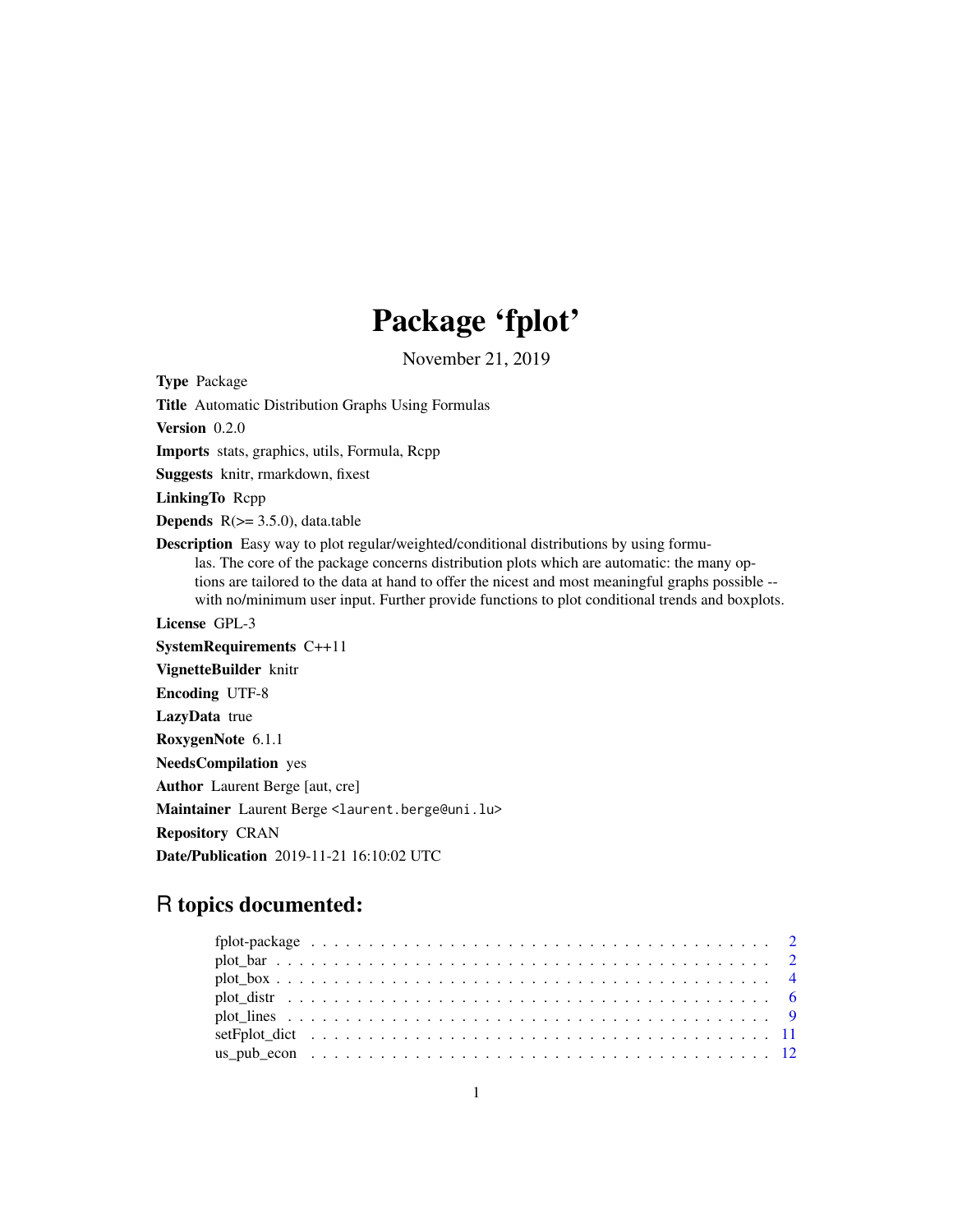#### <span id="page-1-0"></span>**Index** [13](#page-12-0)

#### Description

fplot provides automatic plotting of common graphs (distributions, lines, bar plots and boxplots). The syntax uses formulas, allowing aggregate/conditional/weighted graphs with minimum efforts. The many arguments are automatically adjusted to the data in order to provide the nicest and most meaningful graphs.

#### Details

The core functions are: [plot\\_distr](#page-5-1) to draw distributions, [plot\\_lines](#page-8-1) to represent the (usually temporal) evolution of variables, [plot\\_box](#page-3-1) for conditional boxplots, and [plot\\_bar](#page-1-1) for aggregate bar plots.

#### Author(s)

Maintainer: Laurent Berge <laurent.berge@uni.lu>

<span id="page-1-1"></span>plot\_bar *Barplot with aggregate and moderator possibilities*

#### Description

This functions draws a barplot in which the variables can have been aggregated beforehand.

#### Usage

```
plot_bar(fml, data, agg, fun = mean, dict = getFplot_dict(),
 order = FALSE, maxBins = 50, show0 = TRUE, cex.text = 0.7,
  isDistribution = FALSE, yaxis.show = TRUE, labels.tilted,
  trunc = 20, trunc.method = "auto", max_line, hgrid = TRUE,
  onTop = "nb", showOther = TRUE, inCol = "#386CB0",outCol = "white", xlab, ylab, ...)
```
#### Arguments

| fm1  | A formula of the form: var $\sim$ agg with var the variable, agg the variable over<br>which to aggregate that will appear in the x-axis. |
|------|------------------------------------------------------------------------------------------------------------------------------------------|
| data | A data frame containing all the variables in the formula argument.                                                                       |
| agg  | In the case fml is a vector, agg can be a vector of values over which to aggregate<br>the main variable.                                 |
| fun  | A function for the aggregation. Default is mean.                                                                                         |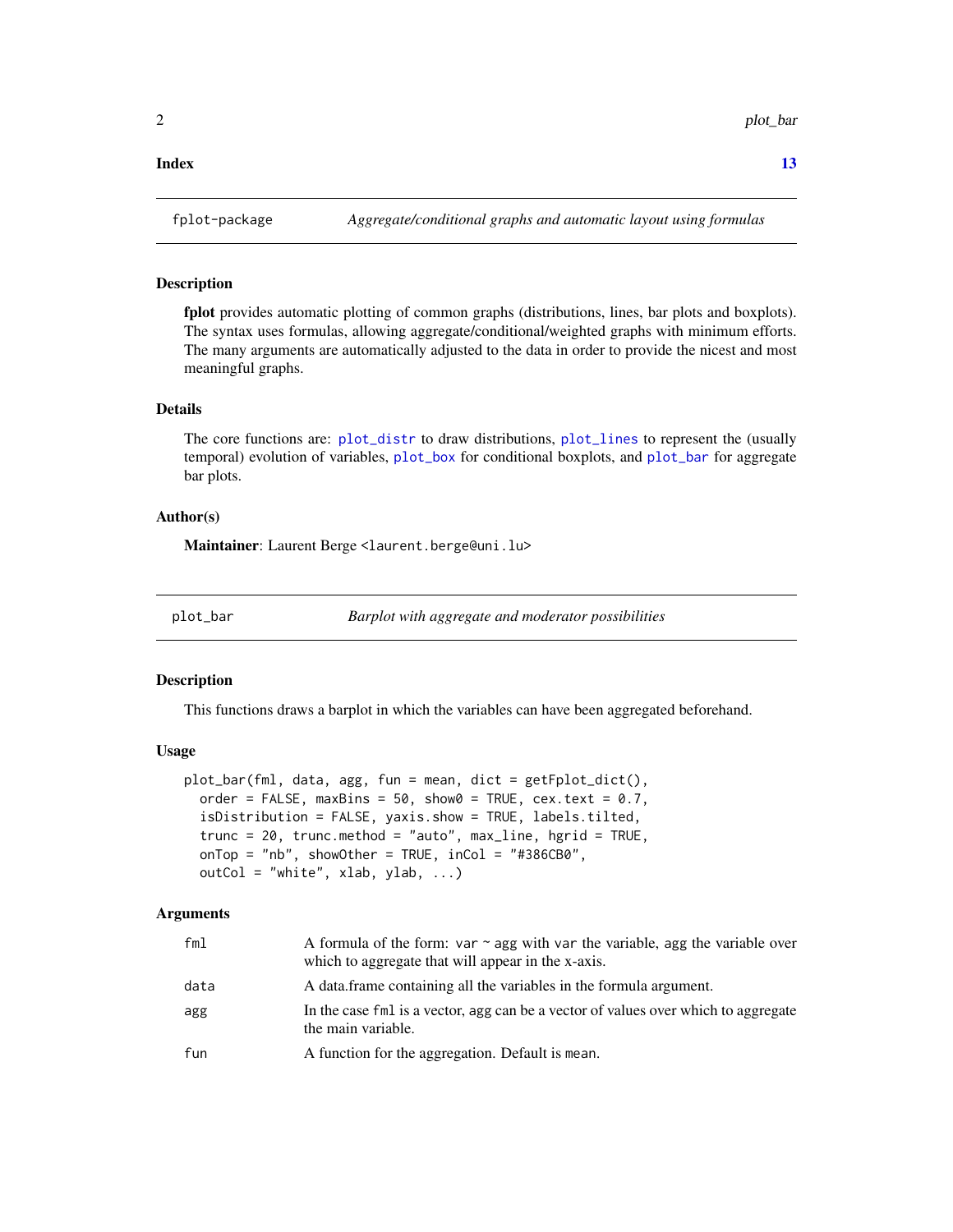<span id="page-2-0"></span>

| dict          | A dictionnary to rename the variables names in the axes and legend. Should be<br>a named vector. By default it s the value of getFplot_dict(), which you can<br>set with the function setFplot_dict.                                 |
|---------------|--------------------------------------------------------------------------------------------------------------------------------------------------------------------------------------------------------------------------------------|
| order         | Defaults to FALSE. Should the data be ordered w.r.t. frequency?                                                                                                                                                                      |
| maxBins       | Defaults to 50. All other information that does not fit is put into the bin "other".                                                                                                                                                 |
| show0         | Default to FALSE. Should the 0 be kept? By default, all the 0s are dropped.                                                                                                                                                          |
| cex.text      | The size of the text appearing on the top of the bins. Defaults to 0.7.                                                                                                                                                              |
|               | isDistribution Defaults to FALSE. It impacts the y-axis display. If it's a distribution, then per-<br>centages are shown on the y-axis.                                                                                              |
| yaxis.show    | Defaults to FALSE. Should the y-axis labels be displayed?                                                                                                                                                                            |
| labels.tilted | Whether there should be tilted labels. Default is FALSE except when the data is<br>split by moderators (see mod.method).                                                                                                             |
| trunc         | If the main variable is a character, its values are truncaded to trunc charac-<br>ters. Default is 20. You can set the truncation method with the argument<br>trunc.method.                                                          |
| trunc.method  | If the elements of the x-axis need to be truncated, this is the truncation method.<br>It can be "auto", "trimRight" or "trimRight".                                                                                                  |
| max_line      | Integer, default is 1. By defaults the labels of the x-axis can be displayed on<br>several lines (from -1 to 1). This arguments says how far can the algorithm for<br>the placement of the labels go downwards in the x-axis region. |
| hgrid         | Default TRUE. Should the horizontal grid be displayed?                                                                                                                                                                               |
| onTop         | What to display on the top of the bars. Can be equal to "frac" (for shares), "nb"<br>or "none". The default depends on the type of the plot. To disable it you can<br>also set it to FALSE or the empty string.                      |
| show0ther     | Default is TRUE. In the case the number of bins is lower than the number of cases,<br>should the remaining obervations be displayed by a bar?                                                                                        |
| inCol         | Color of the interior of the bars. Default to blue.                                                                                                                                                                                  |
| outCol        | Color of the border of the bars. Defatult is black.                                                                                                                                                                                  |
| xlab          | The x-axis labels. By default it is the name of the aggregating variable.                                                                                                                                                            |
| ylab          | The y-axis labels. By default it is the name of the x variable combined with the<br>function applied to it.                                                                                                                          |
| $\cdots$      | Other arguments to be passed to barplot.                                                                                                                                                                                             |

# Value

Invisibly returns the aggregated data.

# Author(s)

Laurent Berge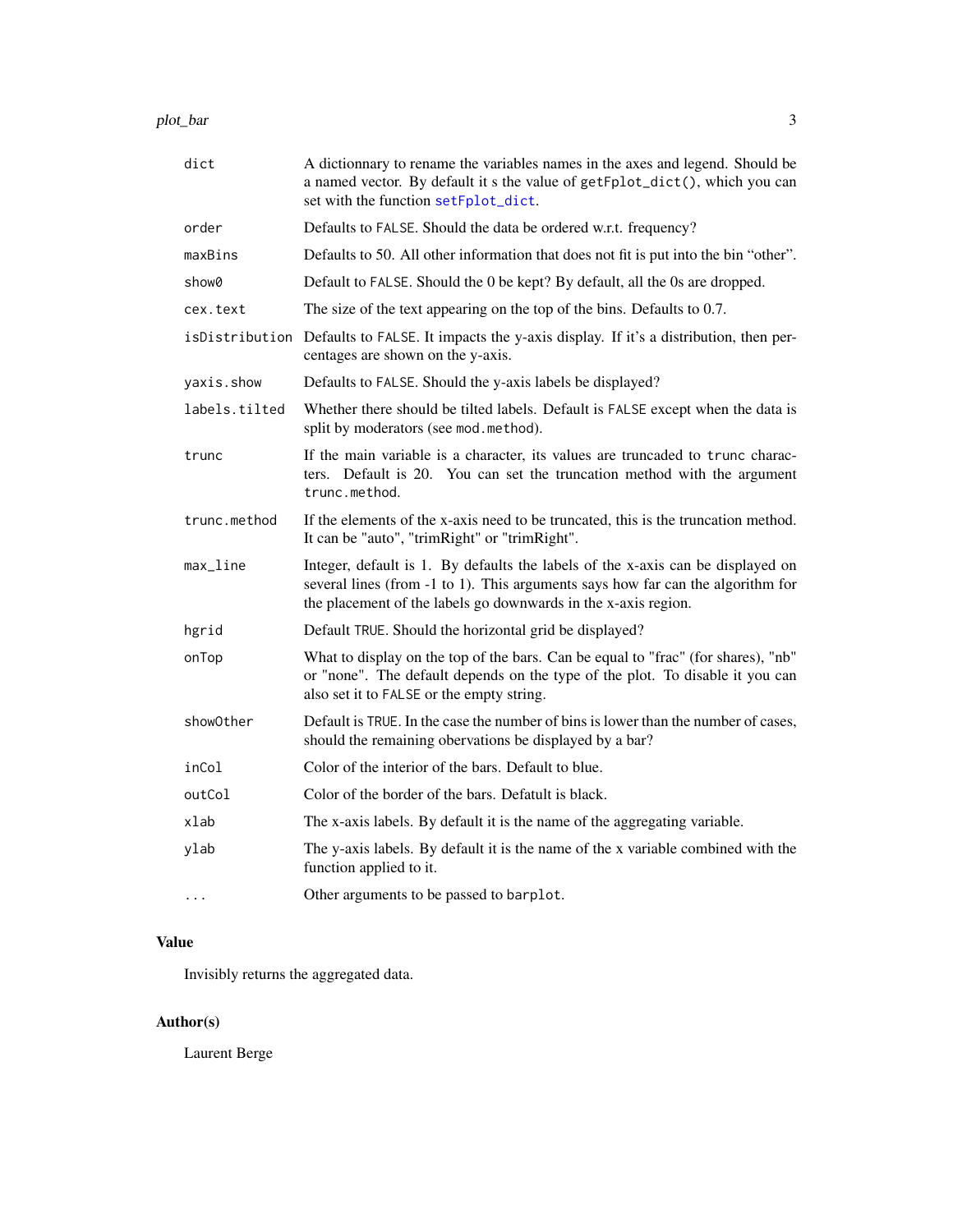#### <span id="page-3-0"></span>Examples

```
plot_bar(Sepal.Length~Species, iris)
```
plot\_bar(Sepal.Length~Species, iris, fun = var, labels.tilted = TRUE)

#### <span id="page-3-1"></span>plot\_box *Boxplots with possibly moderators*

### Description

This function allows to draw a boxplot, with possibly separating different moderators.

### Usage

```
plot_box(fml, data, case, moderator, inCol, outCol = "black",
  density = -1, lty = 1, pch = 18, addLegend = TRUE,
  legend_options = list(), lwd = 2, outlier, dict_case, dict_moderator,
 order_case, order_moderator, addMean, mean.col = "darkred",
 mean.pch = 18, mean.cex = 2, mod.title, labels.tilted, trunc = 20,
  trunc.method = "auto", max_line, dict = getFplot_dict(), ...)
```
#### Arguments

| fm1            | A formula of the type: var $\sim$ case   moderator. Note that if a formula is pro-<br>vided then the argument 'data' must be provided. |
|----------------|----------------------------------------------------------------------------------------------------------------------------------------|
| data           | A data.frame/data.table containing the relevant information.                                                                           |
| case           | When argument fml is a vector, this argument can receive a vector of cases.                                                            |
| moderator      | When argument fml is a vector, this argument can receive a vector of moderators.                                                       |
| inCol          | A vector of colors that will be used for within the boxes.                                                                             |
| outCol         | The color of the outer box. Default is black.                                                                                          |
| density        | The density of lines within the boxes. By default it is equal to -1, which means<br>the boxes are filled with color.                   |
| lty            | The type of lines for the border of the boxes. Default is 1 (solid line).                                                              |
| pch            | The patch of the outliers. Default is 18.                                                                                              |
| addLegend      | Default is TRUE. Should a legend be added at the top of the graph is there is more<br>than one moderator?                              |
| legend_options | A list. Other options to be passed to legend which concerns the legend for the<br>moderator.                                           |
| lwd            | The width of the lines making the boxes. Default is 2.                                                                                 |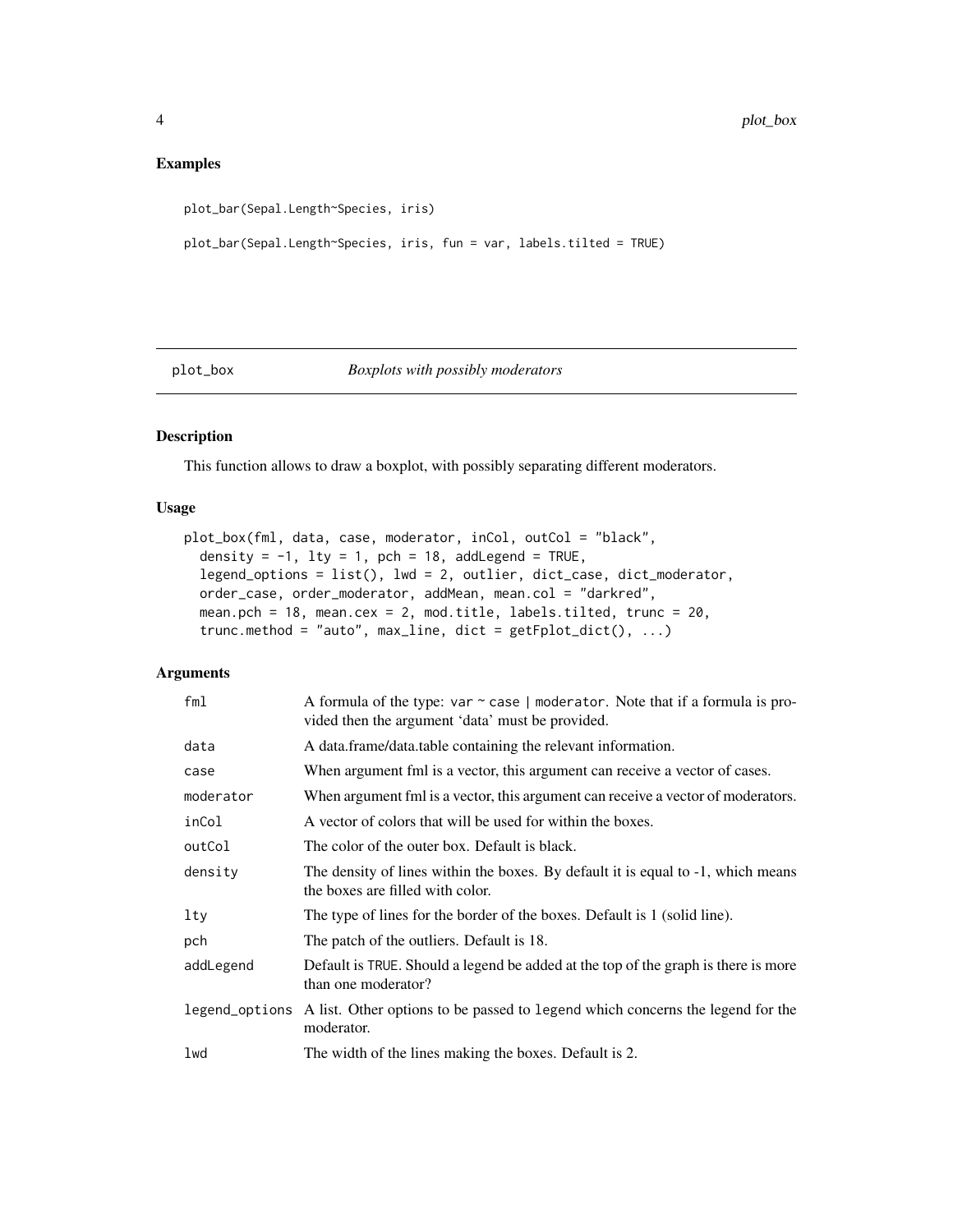<span id="page-4-0"></span>

| outlier         | Default is TRUE. Should the outliers be displayed?                                                                                                                                                                                                                                                                                                                                     |
|-----------------|----------------------------------------------------------------------------------------------------------------------------------------------------------------------------------------------------------------------------------------------------------------------------------------------------------------------------------------------------------------------------------------|
| dict_case       | A named character vector. If provided, it changes the values of the variable<br>'case' to the ones contained in the vector dict_case. Example: I want to<br>change my variable named "a" to "Australia" and "b" to "Brazil", then I used<br>dict=c(a="Australia",b="Brazil").                                                                                                          |
| dict_moderator  | A named character vector. If provided, it changes the values of the variable<br>'moderator' to the ones contained in the vector dict_moderator. Example: I<br>want to change my variable named "a" to "Australia" and "b" to "Brazil", then I<br>used dict=c(a="Australia", b="Brazil").                                                                                               |
| order_case      | Character vector. This element is used if the user wants the 'case' values to be<br>ordered in a certain way. This should be a regular expression (see regex help<br>for more info). There can be more than one regular expression. The variables<br>satisfying the first regular expression will be placed first, then the order follows<br>the sequence of regular expressions.      |
| order_moderator |                                                                                                                                                                                                                                                                                                                                                                                        |
|                 | Character vector. This element is used if the user wants the 'moderator' values to<br>be ordered in a certain way. This should be a regular expression (see regex help<br>for more info). There can be more than one regular expression. The variables<br>satisfying the first regular expression will be placed first, then the order follows<br>the sequence of regular expressions. |
| addMean         | Whether to add the average for each boxplot. Default is true.                                                                                                                                                                                                                                                                                                                          |
| mean.col        | The color of the mean. Default is darkred.                                                                                                                                                                                                                                                                                                                                             |
| mean.pch        | The patch of the mean, default is 18.                                                                                                                                                                                                                                                                                                                                                  |
| mean.cex        | The cex of the mean, default is 2.                                                                                                                                                                                                                                                                                                                                                     |
| mod.title       | Character scalar. The title of the legend in case there is a moderator. By default<br>it is equal to the moderator name (possibly modified by the argument dict) if the<br>moderator is numeric, and empty if the moderator is *not* numeric. You can set<br>it to TRUE to display the moderator name. To display no title, set it to NULL or<br>FALSE.                                |
| labels.tilted   | Whether there should be tilted labels. Default is FALSE except when the data is<br>split by moderators (see mod.method).                                                                                                                                                                                                                                                               |
| trunc           | If the main variable is a character, its values are truncaded to trunc charac-<br>ters. Default is 20. You can set the truncation method with the argument<br>trunc.method.                                                                                                                                                                                                            |
| trunc.method    | If the elements of the x-axis need to be truncated, this is the truncation method.<br>It can be "auto", "trimRight" or "trimRight".                                                                                                                                                                                                                                                    |
| max_line        | Option for the x-axis, how far should the labels go. Default is 1 for normal<br>labels, 2 for tilted labels.                                                                                                                                                                                                                                                                           |
| dict            | A dictionnary to rename the variables names in the axes and legend. Should be<br>a named vector. By default it s the value of getFplot_dict(), which you can<br>set with the function setFplot_dict.                                                                                                                                                                                   |
|                 | Other parameters to be passed to plot.                                                                                                                                                                                                                                                                                                                                                 |

## Value

Invisibly returns the coordinates of the x-axis.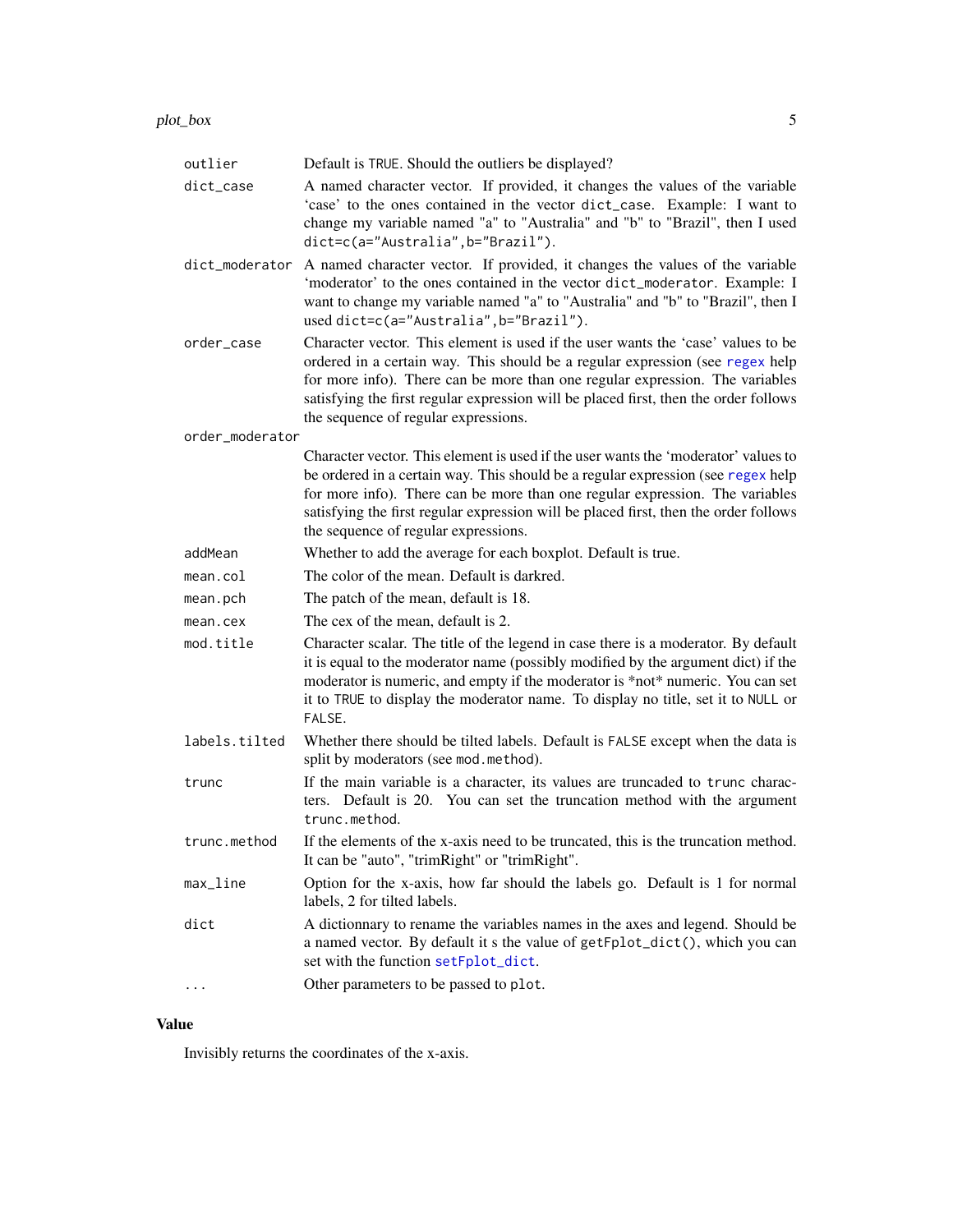#### <span id="page-5-0"></span>Author(s)

Laurent Berge

#### Examples

```
m = iris
m$period = sample(1:4, 150, TRUE)
plot_box(Petal.Length ~ period|Species, m)
```
#### <span id="page-5-1"></span>plot\_distr *Plot distributions, possibly conditional*

### Description

This function plots distributions of items (a bit like an histogram) which can be easily conditioned over.

#### Usage

```
plot_distr(fml, data, moderator, weight, maxFirst, toLog, maxBins,
 bin.size, legend_options = list(), onTop, yaxis.show = TRUE,
 yaxis.num, col, outCol = "black", mod.method, mod.select, tick_5,
  labels.tilted, addOther, cumul = FALSE, plot = TRUE, sep,
  centered = TRUE, weight.fun, int.categorical, dict = getFplot_dict(),
 mod.title, labels.angle, cex.axis, trunc = 20, trunc.method = "auto",
  ...)
```
#### Arguments

| fml       | A formula or a vector. If a formula, it must be of the type: $var \sim$ moderator  <br>weight. If there are no moderator nor weights, you can use directly a vector,<br>or use fml = var $\sim$ 1. To use weights and no moderator, use fml = var $\sim$ 1  <br>weight. See examples. |
|-----------|---------------------------------------------------------------------------------------------------------------------------------------------------------------------------------------------------------------------------------------------------------------------------------------|
| data      | A data frame: data set containing the variables in the formula.                                                                                                                                                                                                                       |
| moderator | Optional, only if argument fml is a vector. A vector of moderators.                                                                                                                                                                                                                   |
| weight    | Optional, only if argument fml is a vector. A vector of (positive) weights.                                                                                                                                                                                                           |
| maxFirst  | Logical: should the first elements displayed be the most frequent? By default<br>this is the case except for numeric values put to log or to integers.                                                                                                                                |
| toLog     | Logical, only used when the data is numeric. If TRUE, then the data is put to log-<br>arithm beforehand. By default numeric values are put to log if the log variation<br>exceeds 3.                                                                                                  |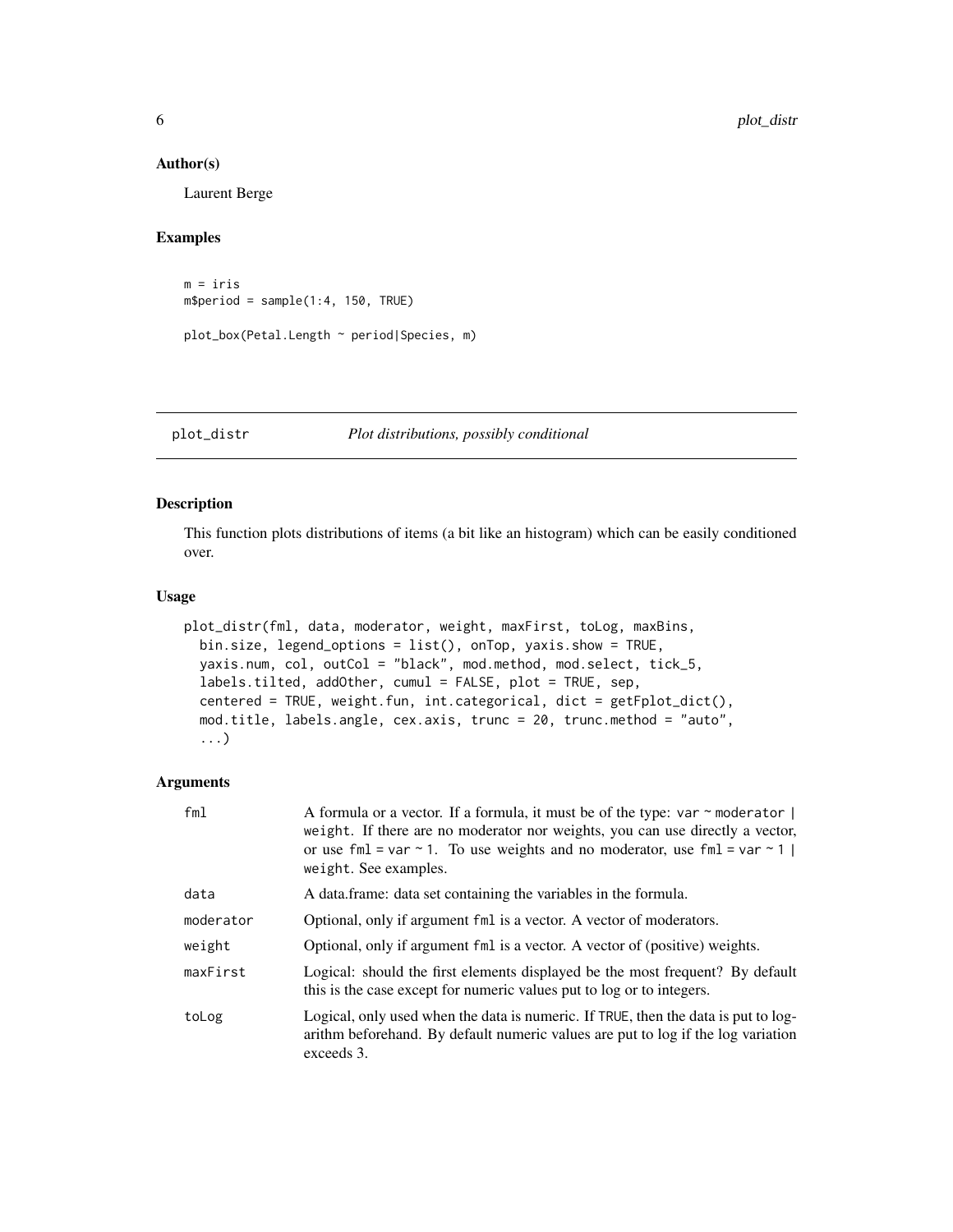| maxBins        | Maximum number of items displayed. The default depends on the number of<br>moderator cases. When there is no moderator, the default is 15, augmented to<br>20 if there are less than 20 cases.                                                                                                                                                                                                                                                                                                                                                                                                                                                                                                                                                                                                          |
|----------------|---------------------------------------------------------------------------------------------------------------------------------------------------------------------------------------------------------------------------------------------------------------------------------------------------------------------------------------------------------------------------------------------------------------------------------------------------------------------------------------------------------------------------------------------------------------------------------------------------------------------------------------------------------------------------------------------------------------------------------------------------------------------------------------------------------|
| bin.size       | Only used for numeric values. If provided, it creates bins of observations of size<br>bin.size. It creates bins by default for numeric non-integer data.                                                                                                                                                                                                                                                                                                                                                                                                                                                                                                                                                                                                                                                |
| legend_options | A list. Other options to be passed to legend which concerns the legend for the<br>moderator.                                                                                                                                                                                                                                                                                                                                                                                                                                                                                                                                                                                                                                                                                                            |
| onTop          | What to display on the top of the bars. Can be equal to "frac" (for shares), "nb"<br>or "none". The default depends on the type of the plot. To disable it you can<br>also set it to FALSE or the empty string.                                                                                                                                                                                                                                                                                                                                                                                                                                                                                                                                                                                         |
| yaxis.show     | Whether the y-axis should be displayed, default is TRUE.                                                                                                                                                                                                                                                                                                                                                                                                                                                                                                                                                                                                                                                                                                                                                |
| yaxis.num      | Whether the y-axis should display regular numbers instead of frequencies in<br>percentage points. By default it shows numbers only when the data is weighted<br>with a different function than the sum. For conditionnal distributions, a numeric<br>y-axis can be displayed only when mod.method = "sideTotal", mod.method =<br>"splitTotal" or mod.method = "stack", since for the within distributions it<br>does not make sense (because the data is rescaled for each moderator).                                                                                                                                                                                                                                                                                                                  |
| col            | A vector of colors, default is close to paired. You can also use "set1" or "paired".                                                                                                                                                                                                                                                                                                                                                                                                                                                                                                                                                                                                                                                                                                                    |
| outCol         | Outer color of the bars. Defaults is "black".                                                                                                                                                                                                                                                                                                                                                                                                                                                                                                                                                                                                                                                                                                                                                           |
| mod.method     | A character scalar: either "splitWithin", the default for categorical data, "split-<br>Total", "sideWithin", the default for data in logarithmic form or numeric data,<br>"sideTotal" or "stack". This is only used when there is more than one modera-<br>tor. If within: the bars represent the distribution within each moderator class; if<br>total, the heights of the bar represent the share in the total distribution. If split:<br>there is one separate histogram for each moderator case. If side: moderators are<br>represented side by side for each value of the variable. If stack: the bars of the<br>moderators are stacked onto each other, the bar heights representing the distri-<br>bution in the total population (in this case the within distribution does not make<br>sense). |
| mod.select     | Which moderators to select. By default the top 3 moderators in terms of fre-<br>quency (or in terms of weight value if there's a weight) are displayed. If pro-<br>vided, it must be a vector of moderator values whose length cannot be greater<br>than 5. Alternatively, you can put an integer between 1 and 5.                                                                                                                                                                                                                                                                                                                                                                                                                                                                                      |
| tick_5         | Logical. When plotting categorical variables, adds small discrete ticks every 5<br>bars, and bigger ticks every 10 bars. Helps to get the rank of the bars. By default<br>it is equal to TRUE when strictly more than 10 bars have to be plotted.                                                                                                                                                                                                                                                                                                                                                                                                                                                                                                                                                       |
| labels.tilted  | Whether there should be tilted labels. Default is FALSE except when the data is<br>split by moderators (see mod.method).                                                                                                                                                                                                                                                                                                                                                                                                                                                                                                                                                                                                                                                                                |
| add0ther       | Logical. Should there be a last column counting for the observations not dis-<br>played? Default is TRUE except when the data is split.                                                                                                                                                                                                                                                                                                                                                                                                                                                                                                                                                                                                                                                                 |
| cumul          | Logical, default is FALSE. If TRUE, then the cumulative distribution is plotted.                                                                                                                                                                                                                                                                                                                                                                                                                                                                                                                                                                                                                                                                                                                        |
| plot           | Logical, default is TRUE. If FALSE nothing is plotted, only the data is returned.                                                                                                                                                                                                                                                                                                                                                                                                                                                                                                                                                                                                                                                                                                                       |
| sep            | Positive number. The separation space between the bars. The scale depends on<br>the type of graph.                                                                                                                                                                                                                                                                                                                                                                                                                                                                                                                                                                                                                                                                                                      |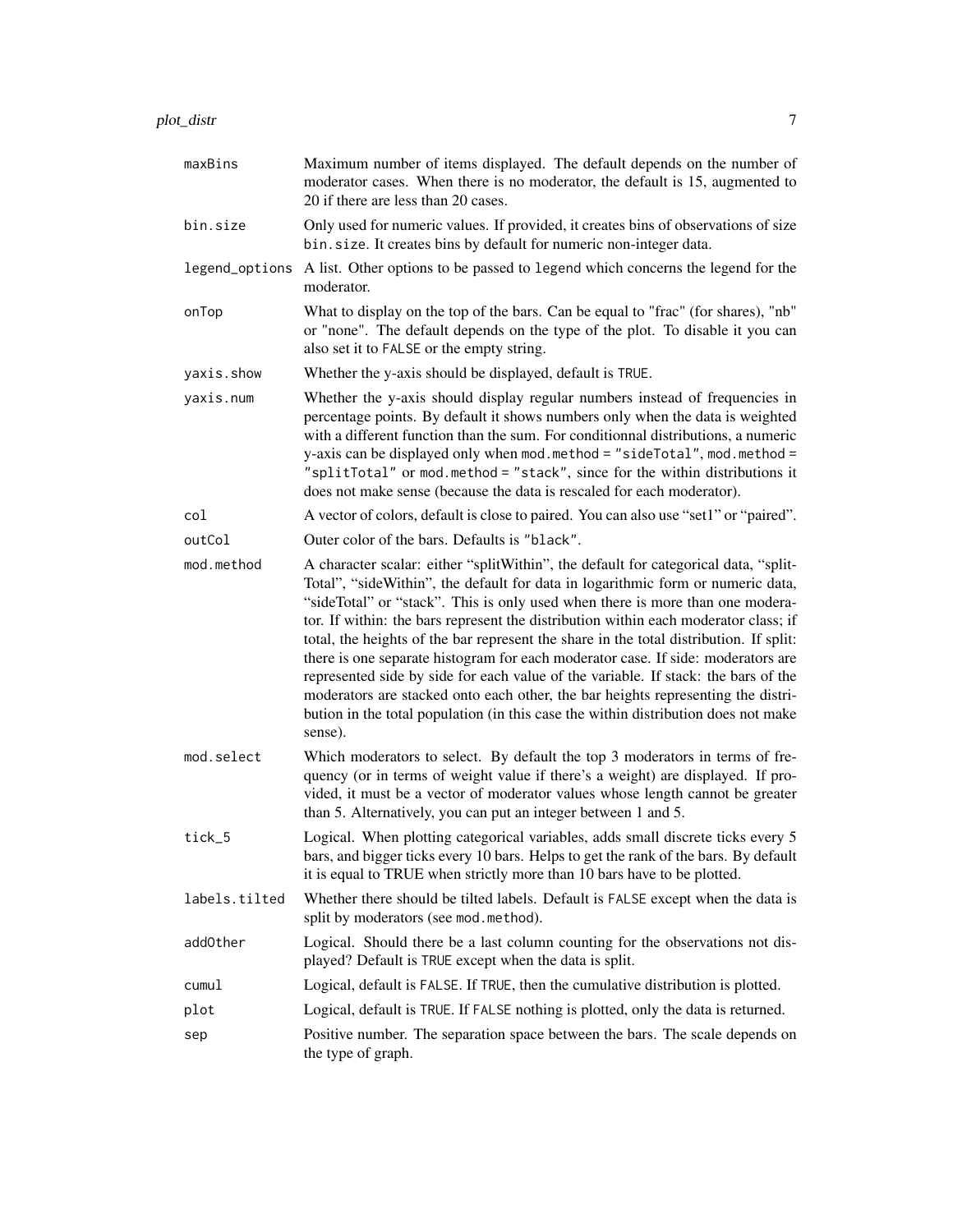<span id="page-7-0"></span>

| centered        | Logical, default is TRUE. For numeric data only and when maxFirst=FALSE,<br>whether the histogram should be centered on the mode.                                                                                                                                                                                                                       |
|-----------------|---------------------------------------------------------------------------------------------------------------------------------------------------------------------------------------------------------------------------------------------------------------------------------------------------------------------------------------------------------|
| weight.fun      | A function, by default it is sum. Aggregate function to be applied to the weight<br>with respect to variable and the moderator. See examples.                                                                                                                                                                                                           |
| int.categorical |                                                                                                                                                                                                                                                                                                                                                         |
|                 | Logical. Whether integers should be treated as categorical variables. By default<br>they are treated as categorical only when their range is small (i.e. smaller than<br>1000).                                                                                                                                                                         |
| dict            | A dictionnary to rename the variables names in the axes and legend. Should be<br>a named vector. By default it s the value of getFplot_dict(), which you can<br>set with the function setFplot_dict.                                                                                                                                                    |
| mod.title       | Character scalar. The title of the legend in case there is a moderator. By default<br>it is equal to the moderator name (possibly modified by the argument dict) if the<br>moderator is numeric, and empty if the moderator is *not* numeric. You can set<br>it to TRUE to display the moderator name. To display no title, set it to NULL or<br>FALSE. |
| labels.angle    | Only if the labels of the x-axis are tilted. The angle of the tilt.                                                                                                                                                                                                                                                                                     |
| cex.axis        | Cex value to be passed to biased labels. By defaults, it finds automatically the<br>right value.                                                                                                                                                                                                                                                        |
| trunc           | If the main variable is a character, its values are truncaded to trunc charac-<br>ters. Default is 20. You can set the truncation method with the argument<br>trunc.method.                                                                                                                                                                             |
| trunc.method    | If the elements of the x-axis need to be truncated, this is the truncation method.<br>It can be "auto", "trimRight" or "trimRight".                                                                                                                                                                                                                     |
| .               | Other elements to be passed to plot.                                                                                                                                                                                                                                                                                                                    |

### Author(s)

Laurent Berge

## Examples

# Data on publications from U.S. institutions data(us\_pub\_econ)

# 1) Let's plot the distribution of publications by institutions: plot\_distr(institution~1, us\_pub\_econ)

# When there is only the variable, you can use a vector instead: plot\_distr(us\_pub\_econ\$institution)

# 2) Now the production of institution weighted by journal quality plot\_distr(institution ~ 1 | jnl\_top\_5p, us\_pub\_econ)

# 3) Let's plot the journal distribution for the top 3 institutions

# We can get the data from the previous graph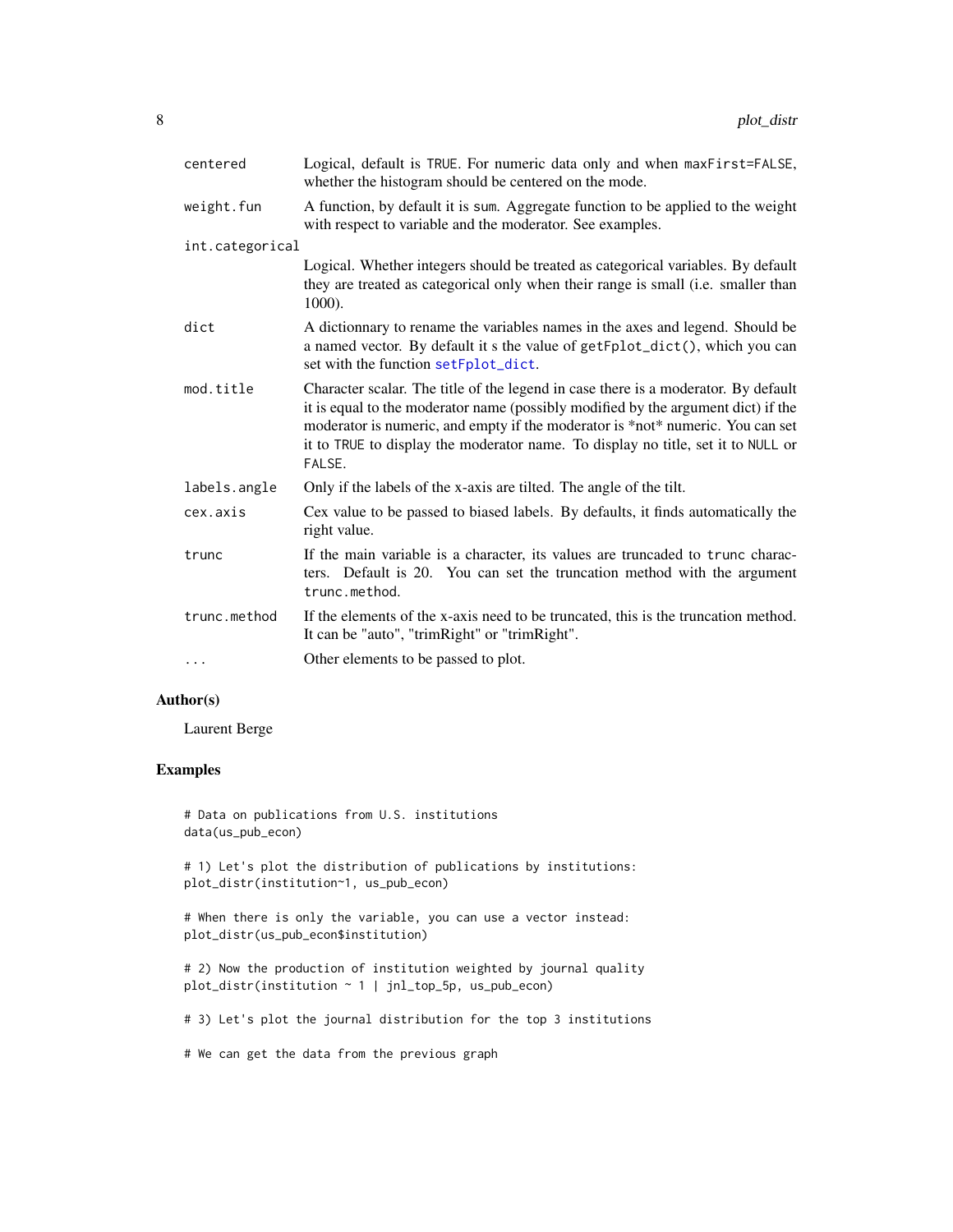#### <span id="page-8-0"></span>plot\_lines 9

```
graph_data = plot\_distr(institution \sim 1 \mid jn1\_top_5p, us\_pub\_econ, plot = FALSE)# And then select the top universities
top3_instit = graph_data$x[1:3]
top5_instit = graph_data$x[1:5] # we'll use it later
# Now the distribution of journals
plot_distr(journal ~ institution, us_pub_econ[institution %in% top3_instit])
# Alternatively, you can use the argument mod.select:
plot_distr(journal ~ institution, us_pub_econ, mod.select = top3_instit)
# 3') Same graph as before with "other" column, 5 institutions
plot_distr(journal ~ institution, us_pub_econ,
           mod.select = top5_instit, addOther = TRUE)
#
# Example with continuous data
#
# regular histogram
plot_distr(iris$Sepal.Length)
# now splitting by species:
plot_distr(Sepal.Length ~ Species, iris)
# idem but the three in the same axis:
plot_distr(Sepal.Length ~ Species, iris, mod.method = "sideWithin")
```
<span id="page-8-1"></span>plot\_lines *Display means conditionnally on some other values*

#### Description

The typical use of this function is to represents trends of average along some categorical variable.

#### Usage

```
plot_lines(fml, data, time, moderator, mod.select, smoothing_window = 0,
  fun, col = "set1", lty = 1, pch = c(19, 17, 15, 8, 5, 4, 3, 1),
  legend_options = list(), pt.cex = 2, lwd = 2,
  dict = getFplot_dict(), mod.title, ...)
```
#### Arguments

fml  $A$  formula of the type variable  $\sim$  time | moderator. Note that the moderator is optional. Can also be a vector representing the elements of the variable If a formula is provided, then you must add the argument 'data'.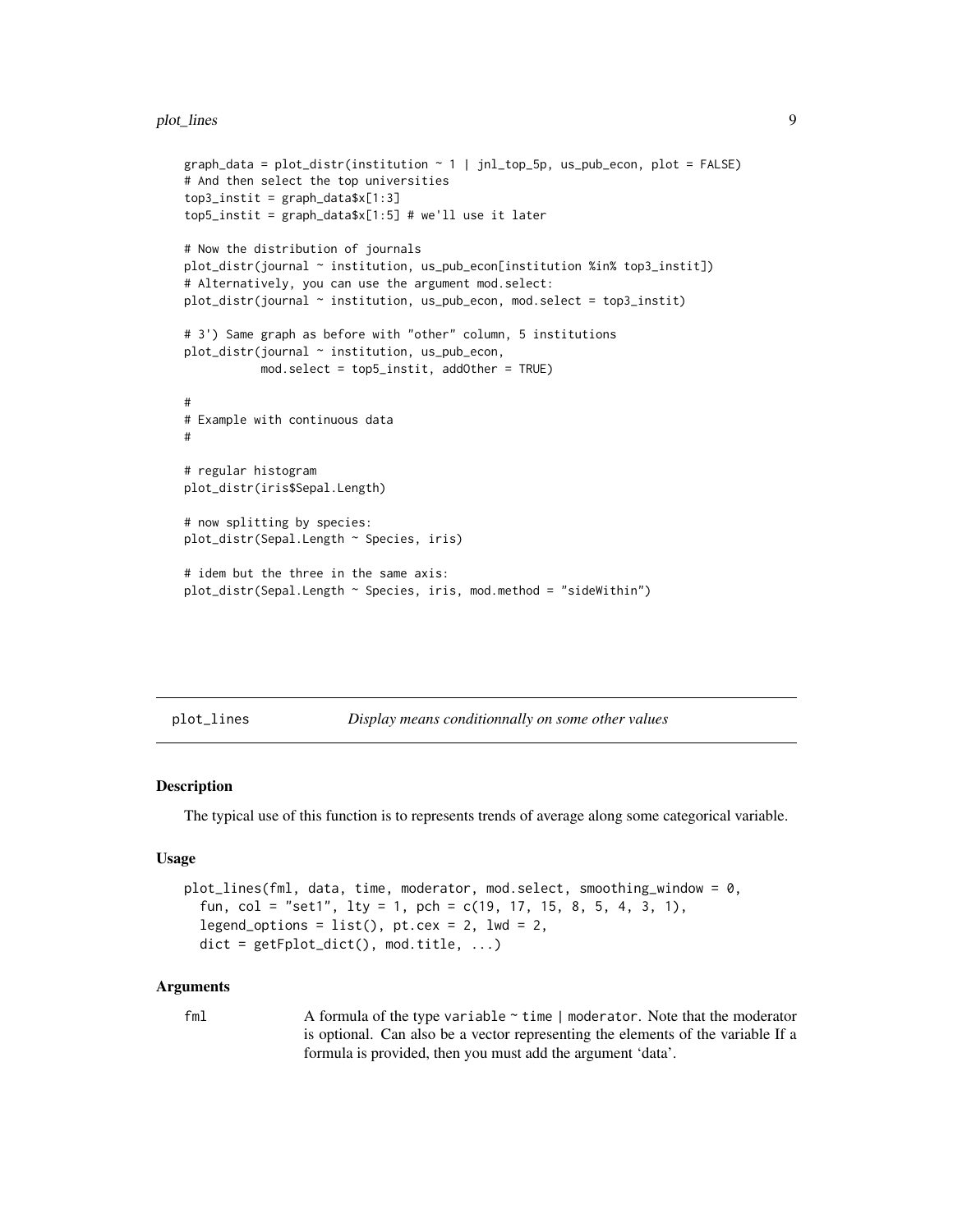<span id="page-9-0"></span>

| Data frame containing the variables of the formula. Used only if the argument<br>'fml' is a formula.                                                                                                                                                                                                                                                    |
|---------------------------------------------------------------------------------------------------------------------------------------------------------------------------------------------------------------------------------------------------------------------------------------------------------------------------------------------------------|
| Only if argument 'fml' is a vector. It should be the vector of 'time' identifiers to<br>average over.                                                                                                                                                                                                                                                   |
| Only if argument 'fml' is a vector. It should be a vector of conditional values to<br>average over. This is an optional parameter.                                                                                                                                                                                                                      |
| Which moderators to select. By default the top 5 moderators in terms of fre-<br>quency (or in terms of the value of fun in case of identical frequencies) are<br>displayed. If provided, it must be a vector of moderator values whose length<br>cannot be greater than 10. Alternatively, you can put an integer between 1 and<br>10.                  |
| smoothing_window                                                                                                                                                                                                                                                                                                                                        |
| Default is 0. The number of time periods to average over. Note that if it is<br>provided the new value for each period is the average of the current period and<br>the smoothing_window time periods before and after.                                                                                                                                  |
| Function to apply when aggregating the values on the time variable. Default is<br>mean.                                                                                                                                                                                                                                                                 |
| The colors. Either a vector or a keyword ("Set1" or "paired"). By default those<br>are the "Set1" colors colorBrewer. This argument is used only if there is a<br>moderator.                                                                                                                                                                            |
| The line types, in the case there are more than one moderator. By default it is<br>equal to 1 (ie no difference between moderators).                                                                                                                                                                                                                    |
| The form types of the points, in the case there are more than one moderator. By<br>default it is equal to $\text{8codec}(19, 17, 15, 8, 5, 4, 3, 1)$ .                                                                                                                                                                                                  |
| legend_options A list containing additional parameters for the function legend – only con-<br>cerns the moderator. Not that you can set the additionnal arguments trunc and<br>trunc.method which relates to the number of characters to show and the trun-<br>cation method. By default the algorithm truncates automatically when needed.             |
|                                                                                                                                                                                                                                                                                                                                                         |
| Default to 2. The cex of the points.                                                                                                                                                                                                                                                                                                                    |
| Default to 2. The width of the lines.                                                                                                                                                                                                                                                                                                                   |
| A dictionnary to rename the variables names in the axes and legend. Should be<br>a named vector. By default it s the value of getFplot_dict(), which you can<br>set with the function setFplot_dict.                                                                                                                                                    |
| Character scalar. The title of the legend in case there is a moderator. By default<br>it is equal to the moderator name (possibly modified by the argument dict) if the<br>moderator is numeric, and empty if the moderator is *not* numeric. You can set<br>it to TRUE to display the moderator name. To display no title, set it to NULL or<br>FALSE. |
|                                                                                                                                                                                                                                                                                                                                                         |

# Author(s)

Laurent Berge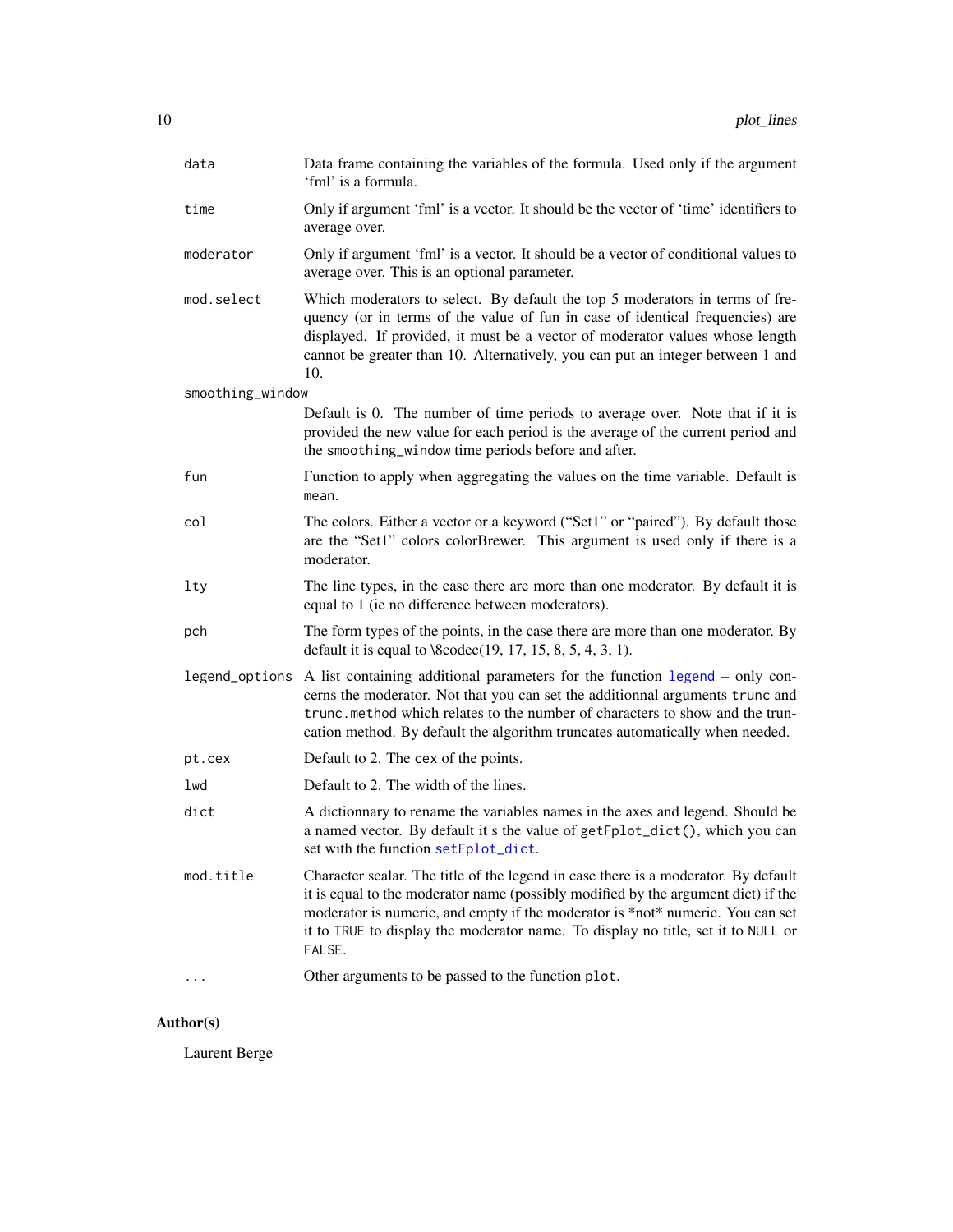### <span id="page-10-0"></span>setFplot\_dict 11

#### Examples

```
df = iris
df$period = sample(1:4, 150, TRUE)plot_lines(Petal.Length ~ period|Species, df)
plot_lines(Petal.Length ~ Species, df)
```
<span id="page-10-1"></span>setFplot\_dict *Sets/gets the dictionary used in* fplot

#### Description

Sets/gets the default dictionary used to rename the axes/moderator variables in the functions of the package fplot. The dictionaries are used to relabel variables (usually towards a fancier, more explicit formatting) that can be useful not to explicitly use the arguments xlab/ylab when exporting graphs. By setting the dictionary with setFplot\_dict, you can avoid providing the argument dict in fplot functions.

#### Usage

```
setFplot_dict(dict)
```
getFplot\_dict()

#### Arguments

dict A named character vector. E.g. to change my variable named "us\_md" and "state" to (resp.) "\$ miilion" and "U.S. state", then use dict = c(us\_md="\$ million",state = "U.S. state").

#### Author(s)

Laurent Berge

#### Examples

```
library(fixest)
data(trade)
setFplot_dict(c(Origin = "Country of Origin", Euros = "Exportations"))
plot_distr(Origin~1|Euros, trade)
setFplot_dict()
```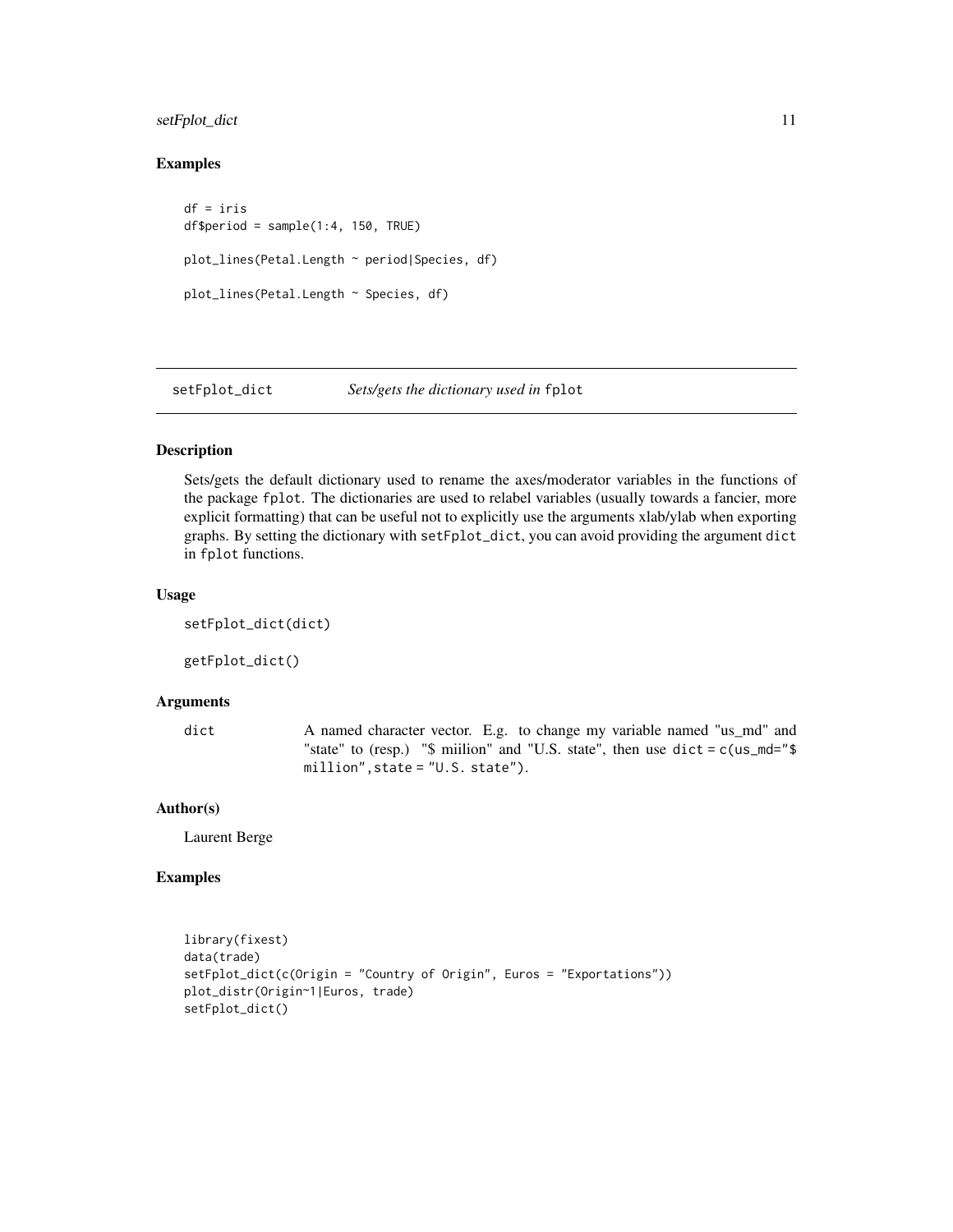<span id="page-11-0"></span>

#### Description

This data reports the publications of U.S. institutions in the field of economics between 1985 and 1990.

#### Usage

data(us\_pub\_econ)

#### Format

us\_pub\_econ is a data table with 30,756 observations and 6 variables.

- paper\_id: Numeric identifier of the publication.
- year: Year of publication.
- institution: Institution of the authors of the publication.
- journal: Journal/conference name.
- jnl\_top\_25p: 0/1 variable of whether the journal belongs to the top 25% in terms of average cites.
- jnl\_top\_5p: 0/1 variable of whether the journal belongs to the top 5% in terms of average cites.

#### Source

The source is Microsoft Academic Graph (see reference).

#### References

Arnab Sinha, Zhihong Shen, Yang Song, Hao Ma, Darrin Eide, Bo-June (Paul) Hsu, and Kuansan Wang. 2015. An Overview of Microsoft Academic Service (MAS) and Applications. In Proceedings of the 24th International Conference on World Wide Web (WWW '15 Companion). ACM, New York, NY, USA, 243-246.